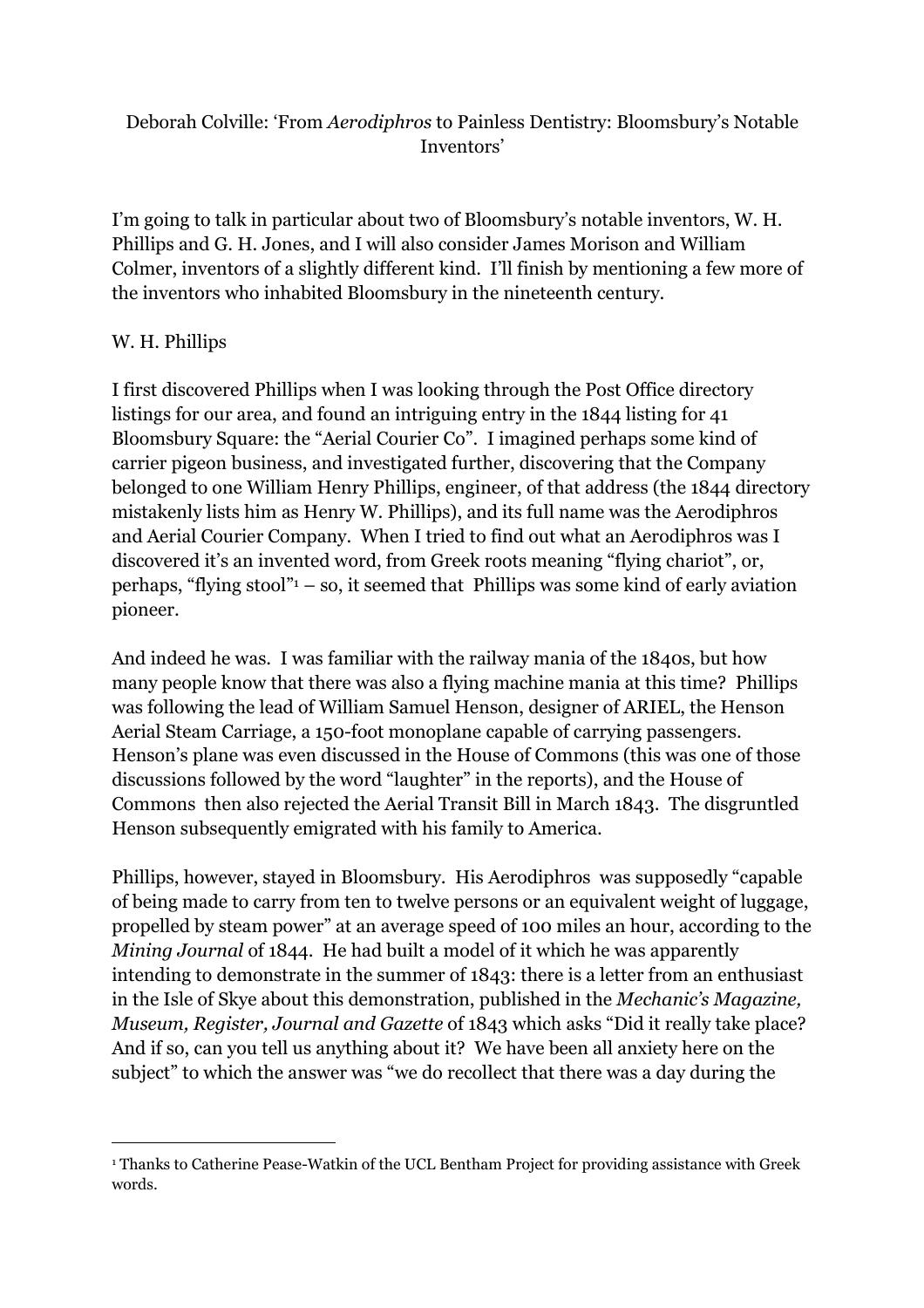present summer on which Mr Phillips promised, by public advertisement, to make an 'actual transit or flight', but (unfortunately) failed to perform his promise".

So who was Phillips? He hadn't been in Bloomsbury Square very long by 1844. He was previously at 80 High Holborn, from where, in 1840, he was advertising as a "pneumatician" (*The Times*, 16 March and 19 May 1840). This splendid-sounding job title is explained in more detail in the advertisements, which begin "Smoky Chimnies Cured at Once". He then moved to Bloomsbury Square, as a further advertisement shows: "Smoky Chimneys perfectly Cured, by one simple operation, at a moderate charge...W. H. Phillips and Co beg to announce that their time is entirely devoted to the correction of chimneys smoking into rooms...from any cause whatever. The charge to effect this permanent cure is from £1 to £2, including all expenses...No charge for inspection within five miles of London" (*The Times*, 27 January 1844)

By 1853, he seems to have been on a downward spiral: *The Times* reports that he caused a disturbance in the offices of the Fire Annihilator company in Leadenhall Street. He had taken out the patent for the Fire Annihilator and had been connected with the company, but he apparently now wished not to be associated with it any more, and had turned up at the company's offices and started tearing up their prospectuses. He was bound over to keep the peace for six months. (*The Times*, 24 August 1853) His name was continuing to appear in advertisements for the company in September 1853 (*The Times*, 17 September 1853).

This was not the end of his career as an inventor, though. In 1854 he applied for a patent on "improvements in rotatory steam engines" (*Mechanics' Magazine*, 1855; application made 4 October 1854) and this was in connection with his continuing work on the Aerodiphros. In fact, his name is quite well known to historians of aviation, because in 1868, it appears that he finally managed to demonstrate his flying machine. This was at the Royal Aeronautical Society's exhibition, Crystal Palace, June 1868, the world's first aeronautical exhibition, and one which included trials of various aerial machines (*The Times*, 23 and 24 June 1868). According to Phillips's own notes, this was one of several successful flights his model had made: "The steam was up in a few seconds, when the whole apparatus spun around like a top and mounted into the air faster than any bird; to what height it ascended I had no means of ascertaining. The distance travelled was across two fields where, after a long search, I found the machine minus the wings, which had been torn off from contact with the ground". (quoted in [www.aviastar.org/history/index.html\)](http://www.aviastar.org/history/index.html)

It was based on a system of jet propulsion – steam squirted out of openings in the arm of the rotor, spinning them around and thus lifting the machine into the sky. This was the first time that a model helicopter powered by an actual engine, rather than a stored energy device such as coiled springs, had successfully been flown. One aviation historian comments "When news of the model rotary wing airplane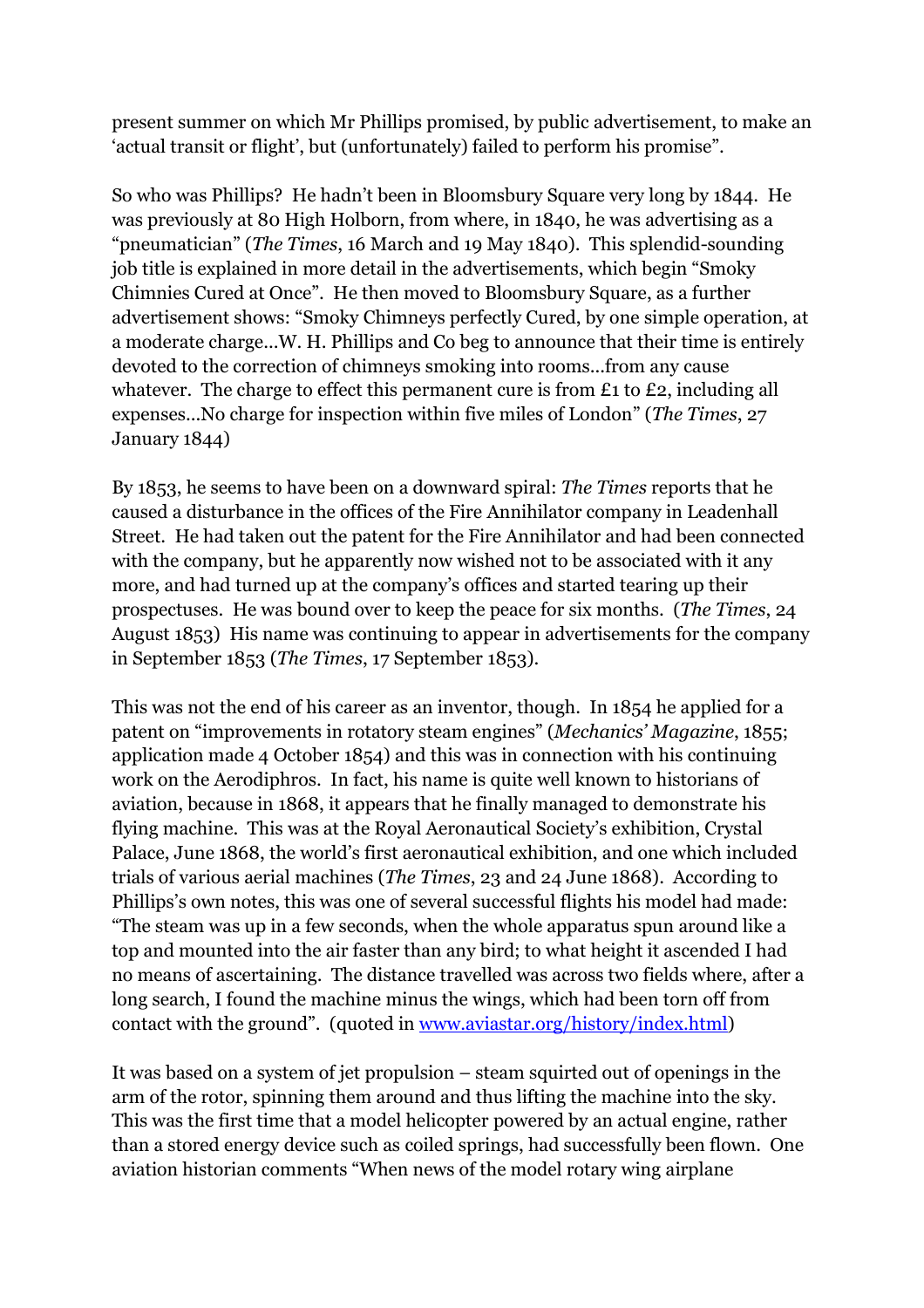circulated among scientific groups, it was considered nothing short of sensational. Some engineers became overly enthusiastic about Phillips' flying machine, and soon there was talk of building large passenger-carrying helicopters. These bold ideas quickly faded when it was realized that a much more suitable power unit other than the bulky steam engine would be needed before their dreams could become a reality" ([www.aviastar.org/history/index.html\)](http://www.aviastar.org/history/index.html)

## G. H. Jones

From steam-powered helicopters to painless dentistry – and Mr George Horatio Jones, of Great Russell Street. He was born in Cork, Ireland, around 1844, but had moved to England by the time he was 18, when the 1861 census shows him in Devon, pupil of Alfred Huston, surgeon dentist. By April 1871 (the time of the 1871 census) he was living with his wife Annie at 57 Great Russell Street, and this was to remain both his home and his professional address for several decades. His advertisements are very prominent in *The Times* during the 1870s and 1880s, usually headed by the promise "Painless Dentistry". This kind of advertisement was of course very common in the late nineteenth century, but something relatively unusual about Jones's promises of painless dentistry was that he wasn't just talking about the use of nitrous oxide in his practice. (As we know, the first use of ether as an anaesthetic in Britain had been carried out in Bloomsbury, in Gower Street in 1846 by a dentist, James Robinson.)

G. H. Jones was interested in extending the painlessness of dentistry to his main area of interest, false teeth. It was in this connection that he took out a patent on 30 October 1875 for a gadget designed for "painlessly adapting artificial teeth by atmospheric pressure" – the painless part presumablybeing necessary not because the teeth were adapted while you were actually wearing them, but because his greater precision in manufacturing and fitting these dentures made them less painful to wear. His advertisements boasted of the medals he had won in Europe and America in the 1850s and 1860s for his "perfect painless system of adapting Artificial Teeth", and he also used an endorsement from the royal surgeon dentist "Your teeth are the best, safest, and most life like, and your system is the perfection of painless dentistry" (1915 POD). In 1885 he published a book called *Painless and Perfect Dentistry*.

He also took out at least one patent in America – including one for a lathe for dental surgery, patented 7 October 1879. We can see what this looked like, from a model of it which is still in existence. Under US law, applicants for US patents had to submit a working model of the invention, no more than 12in square, together with explanatory paperwork and diagrams.[2](#page-2-0) This requirement was not abolished until 1880, the year after Jones applied for his patent, after there had been several fires and it was becoming more and more difficult to store the hundreds of thousands of models

<span id="page-2-0"></span><sup>2</sup> US Patent Act, 1790.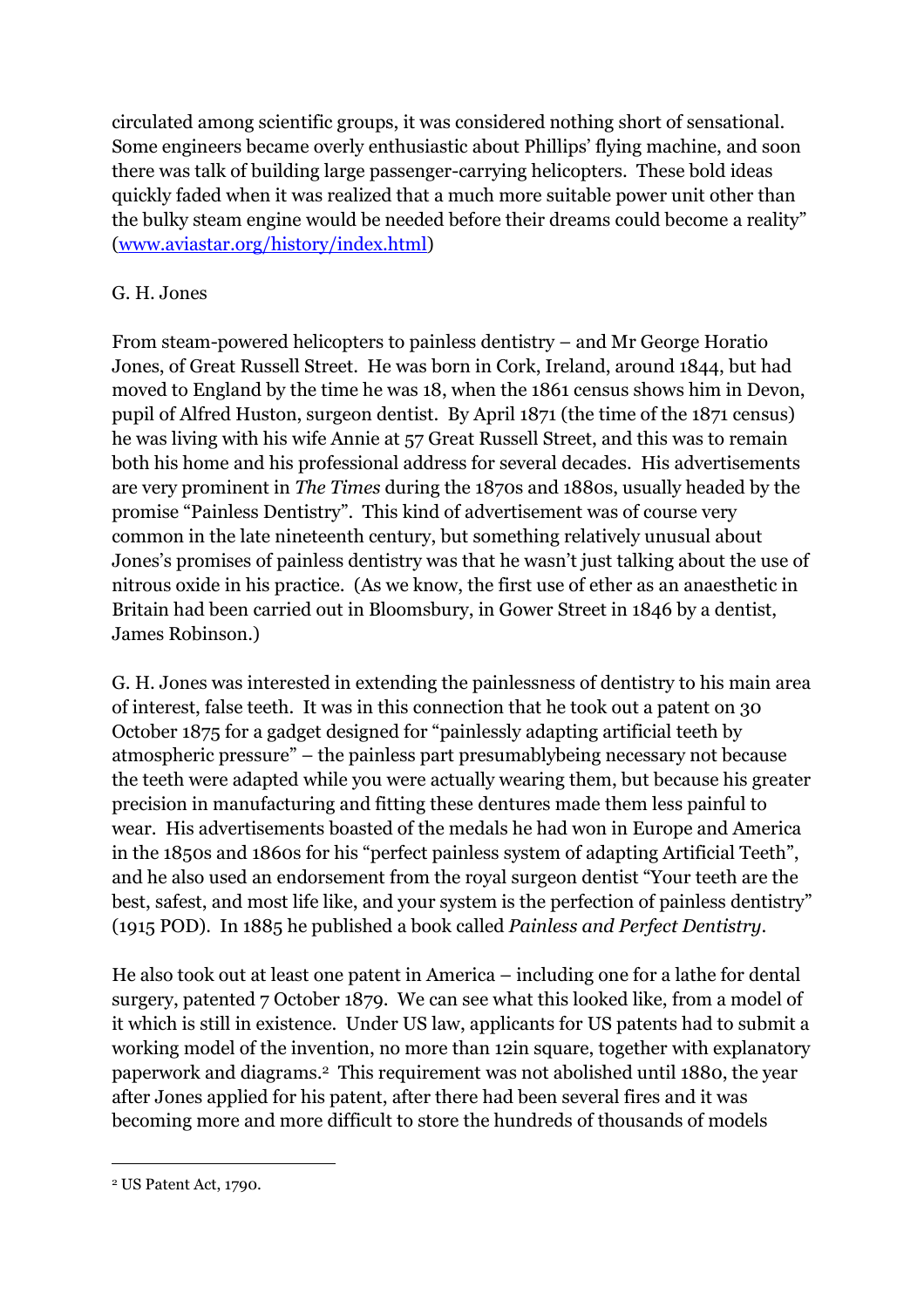which had by that stage been accumulated. Some of the models ended up in the Smithsonian but the rest, including Phillips's lathe, were sold at auction at 1925 – to Henry Wellcome![3](#page-3-0)

This was not Jones's only connection with America. In the early 1880s he was actually studying in America at the Baltimore College of Dental Surgery – the first school of dentistry in the world. He graduated in 1883. The archivist of its museum says they don't have any of his equipment, nor do the records give any clue as to why he went out to America to study; perhaps it was simply what he considered to be necessary professional development which he couldn't get in Bloomsbury.

His career also seems to have had its ups and downs. In 1897 his bankruptcy was reported in *The Times* (25 September 1897), and one of his patents expired in 1910 because he failed to pay the renewal fee. His financial problems cannot have been too great, though, because he was still advertising his practice in Great Russell Street in the twentieth century – right up to 1929, in fact, so he must have been both extraordinarily long-lived and committed to his career. He also had a rather surprising secondary interest in military technology; he was the author of a privatelycirculated paper on *An Improved Torpedo Guard for Ships of War* in 1893, and it was an 1899 patent on defences against torpedoes which expired in 1910 when he failed to pay the renewal fee. The First World War seems to have reinvigorated his enthusiasm for military technology, as in 1919 he took out further patents on exploding projectiles and shell or like fuses. Just what you want in a dentist!

G. H. Jones remains quite mysterious despite my best efforts to research his life; this is partly because Jones is such a common name. I have not been able to establish much about his origins, and there are also some curious features about his family. His first wife having apparently died within a few years of their marriage in 1870, he married again in 1875. There was one son from the first marriage, and a daughter and three sons from the second marriage. I've established pretty well beyond a reasonable doubt that his son Leopold Aloysius Jones (b. 1879) transformed himself in the 1920s into the author and journalist Mark Channing, although this identification was not made in Channing's obituary in *The Times* (23 December 1943) and I have not yet found a source which gives Channing's real identity. (Channing was an author who gave up medical studies at Guy's to fight in the Boer War, and subsequently served for more than 20 years with the Indian Army, leaving in 1920 to become a journalist and author.)

I've also been able to establish that another son, listed in the 1891 census Ronald Langton Jones (b. 1884), transformed himself into the distinguished sailor Ronald Langton–Jones, DSO, Battle of Jutland, subsequently Inspector of Lighthouses in the

<span id="page-3-0"></span><sup>3</sup> The collection was broken up on his death, but some were eventually (in 1990) acquired by Alan Rothschild, who founded the Rothschild Peterson Patent Model Museum in Cazenovia, New York, in 1998 (www.patentmodel.org).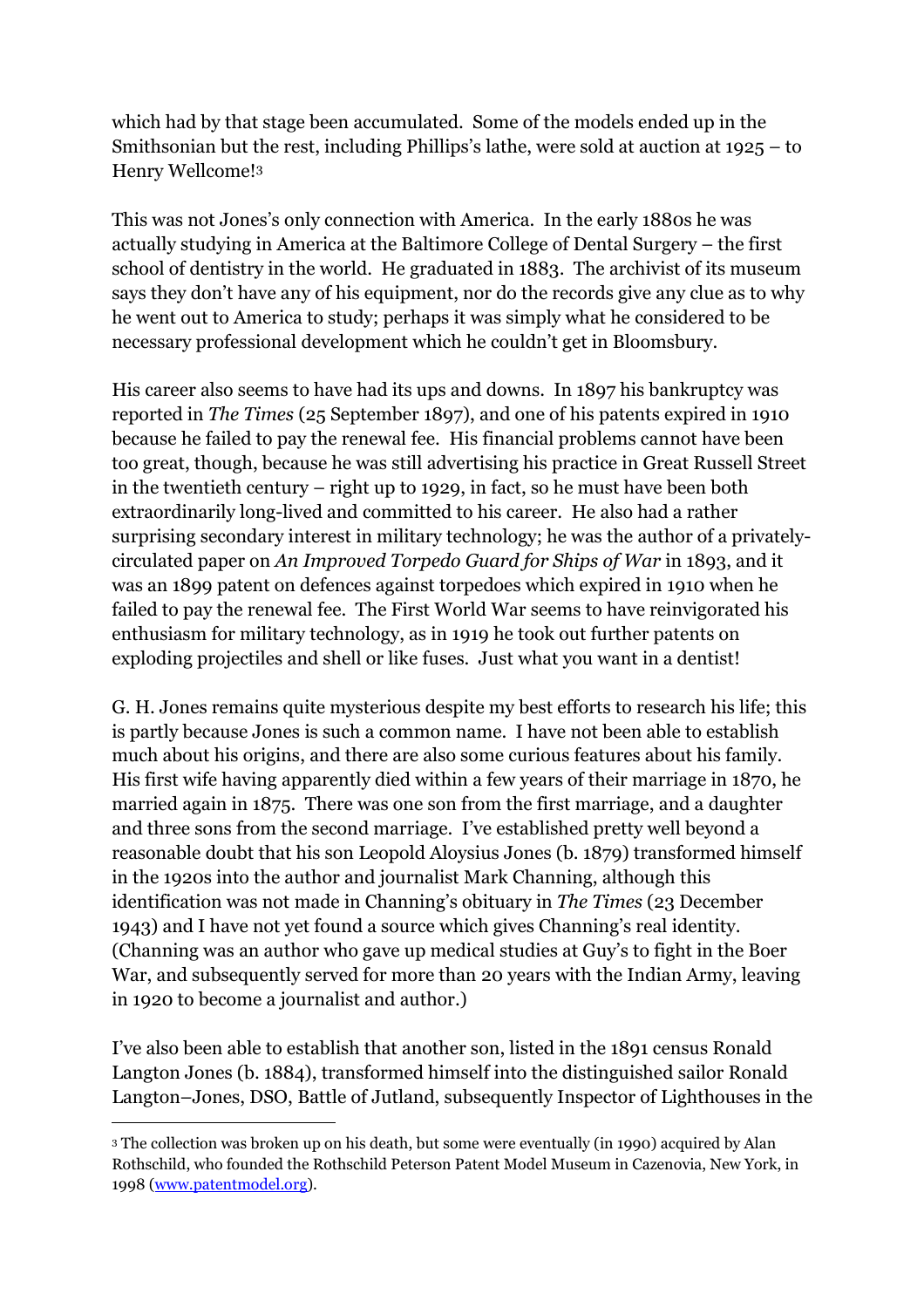Bahamas! He married the eldest daughter of the Rt Hon. Lord Inverforth, and became quite a prominent public figure, but again his obituary (*The Times*, 10 January 1967) does not say anything of his origins. And the only daughter of G. H. Jones, Dora Mary Jones (b. 1889) seems to have been devoted to this naval brother and followed him to the Bahamas – she also changed her name to Dora Langton-Jones. We can trace these children back to the father of painless dentistry, G. H. Jones, and perhaps we might be able to track down some surviving descendants by appealing on the blog[4](#page-4-0). There does not seem to have been any obvious discreditable reason for the changes of name.

Some of Bloomsbury's inventors were, however, exactly the kind of people you might want to disown if they appeared in your family tree. The most notable among these is James Morison, the famous inventor of Morison's Pill. Morison is also one of the best-chronicled of Bloomsbury's inventors, largely because his Pill caught the imagination of contemporary authors and artists, as well as becoming one of the most contentious products in the keenly-contested battle to establish the idea of "proper" medicine in the nineteenth century.[5](#page-4-1)

Morison was a Scot born into a rich family in 1770, who was educated in Aberdeen and at Hanau in Germany. From the age of sixteen, and for the next thirty-five years, he was a chronic and obsessive hypochondriac, who travelled the world trying to find a cure for all the diseases from which he was convinced he was suffering: until the 1820s, when he had a breakthrough while he was back in Aberdeen – he made his own pill and it worked (according to his own account – I will spare you the grisly details!) It was an ongoing cure; he had to take a few pills every day to stay well, but it was a turning-point in his life. He was convinced that he had found a genuine cure-all – and he came to Bloomsbury to make something of it.

What happened after that is well documented; the pills became famous in the 1830s and were commented on satirically by Dickens and Carlyle, among others. The pills were also a natural target for caricaturists, and the Wellcome has a fine set of examples of how Morison's product was lampooned by Cruikshank and others (show examples). All this publicity probably helped Morison's sales enormously; his *ODNB* entry reckons he had a turnover of £100,000 in the 1830s. Before we get too carried away by the gullibility of the public, though, it should be remembered that Morison originally actually gave his pills away – but this was not a success, as apparently people only appreciated them if they were sold.

Morison's first base in London was in Frith Street, Soho, and from there he moved to Claremont Place (which we now know as the eastern end of Bidborough Street, in

<span id="page-4-0"></span><sup>4</sup> Mark Channing had a daughter Anna, who married Rodney Grant Lawrence Phillips in 1942; they may have had children.

<span id="page-4-1"></span><sup>5</sup> For Morison and the British College of Health, see Shirley Neale, 'Quackery at King's Cross: James Morison and the British College of Health', in *Camden History Review*, vol. XXVIII (2004)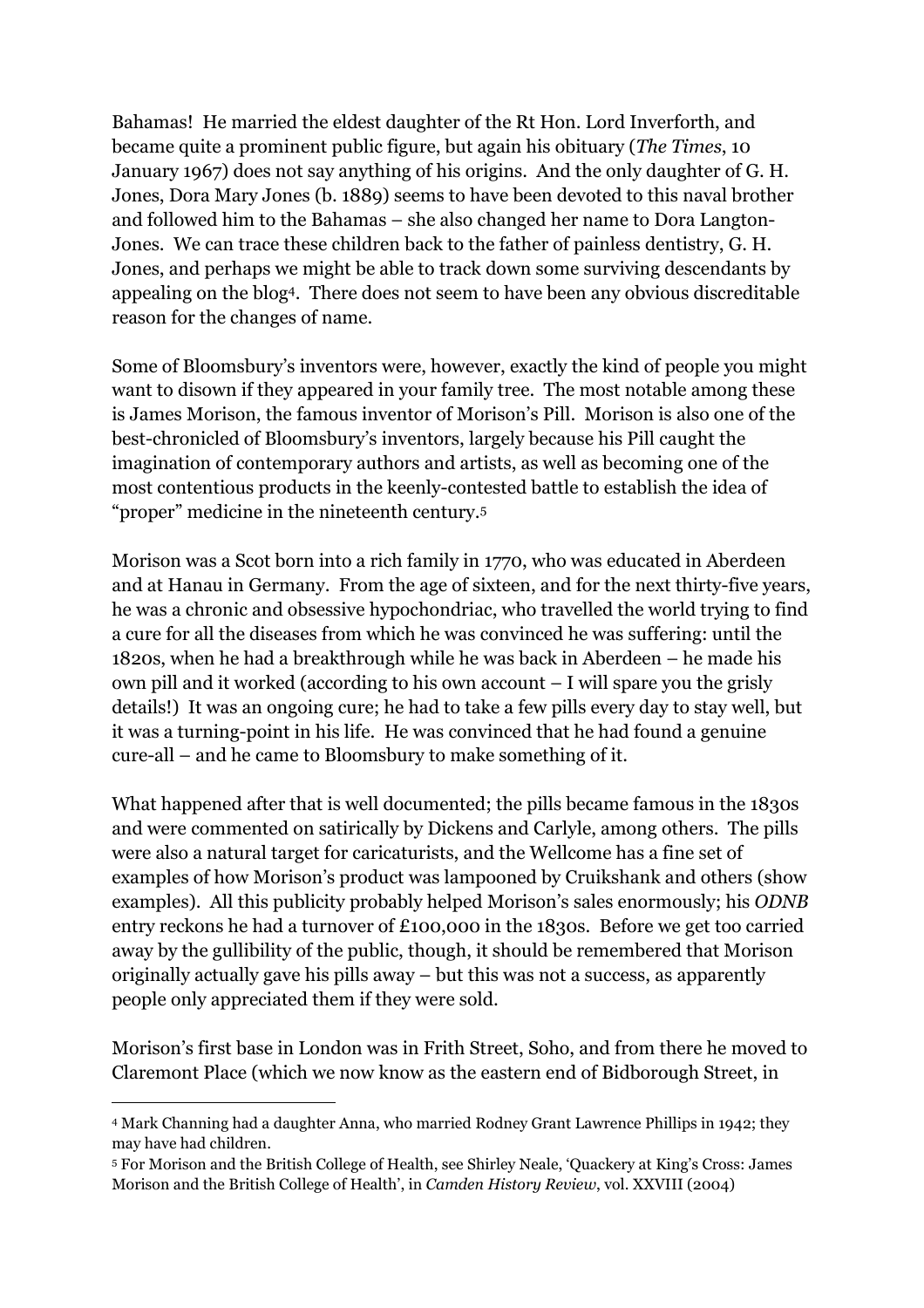Bloomsbury). But his most enduring and famous location was the purpose-built British College of Health of 1828, in Hamilton Place, New Road (ie the part of Euston Road opposite St Pancras station). The name was significant. Morison had become convinced by this time that the entire medical profession had got everything wrong, and that what was needed was a completely new approach to the body. His Hygeian Theory was based on the importance of purging the blood, which he held responsible for diffusing bad humours all around the body. He started a journal, the *Hygeist*, to publicise these ideas and, of course, to advertise his Pill.

The business survived several setbacks in the 1830s, including vigorous campaigns against Morison by Thomas Wakley, surgeon, founder of the *Lancet*, and Bedford Square resident, among others; the death of Morison's business partner, Thomas Moat, allegedly from taking the medicine himself, and several unfavourable inquest verdicts of manslaughter caused by an overdose of Morison's pills. Morison was not found guilty himself in any of these cases: his pills were sold by agents, and it was the agents who were found liable. Morison paid their fines and court costs. Morison was thoroughly outside the medical system; chemists and druggists did not sell his product until after his death, and before that time it could only be sold by his authorised agents: grocers, stationers, and circulating libraries. (And the clergy were apparently allowed to give it away.) The business also survived vigorous competition from imitators using a variant of the name to try to pass off their pills as the real Morison's pills; Morison had to advertise in *The Times* to warn would-be customers of these charlatans (*The Times*, 20 April 1838)

Morison's death in 1840 also did nothing to slow down the progress of the firm, which was still trading in patent medicines into the 1920s. One of his sons continued his father's campaign against the medical establishment; John Morison was involved in the anti-vaccination campaigns of the 1870s – this having become in its turn the disputed territory of medicine at this time. Another, the only surviving son of his second marriage, James Augustus Cotter Morison, took little interest in the family business but was a Positivist, a non-religious religion based at this time in Bloomsbury, at the 'Church of Humanity' in Chapel Street (Rugby Street).

Morison was ironically the most financially successful of these Bloomsbury inventors, although his invention was both the simplest and the most suspect: essentially a laxative promising its takers a cure for all their problems, medical and otherwise (bashfulness, insanity, and ringworm are on the list of things it would supposedly cure). His exploitation of the market from his Bloomsbury base has not been as extensively researched as his life and career as a purveyor of patent medicines in a postwar economic boom. But he was also in the right place at this right time. His pill factory's position on the Euston Road put a building physically labelled the British College of Health in an area which for the next eighty years was increasingly dominated by medical institutions and colleges – lending his institution a respectability it certainly didn't deserve.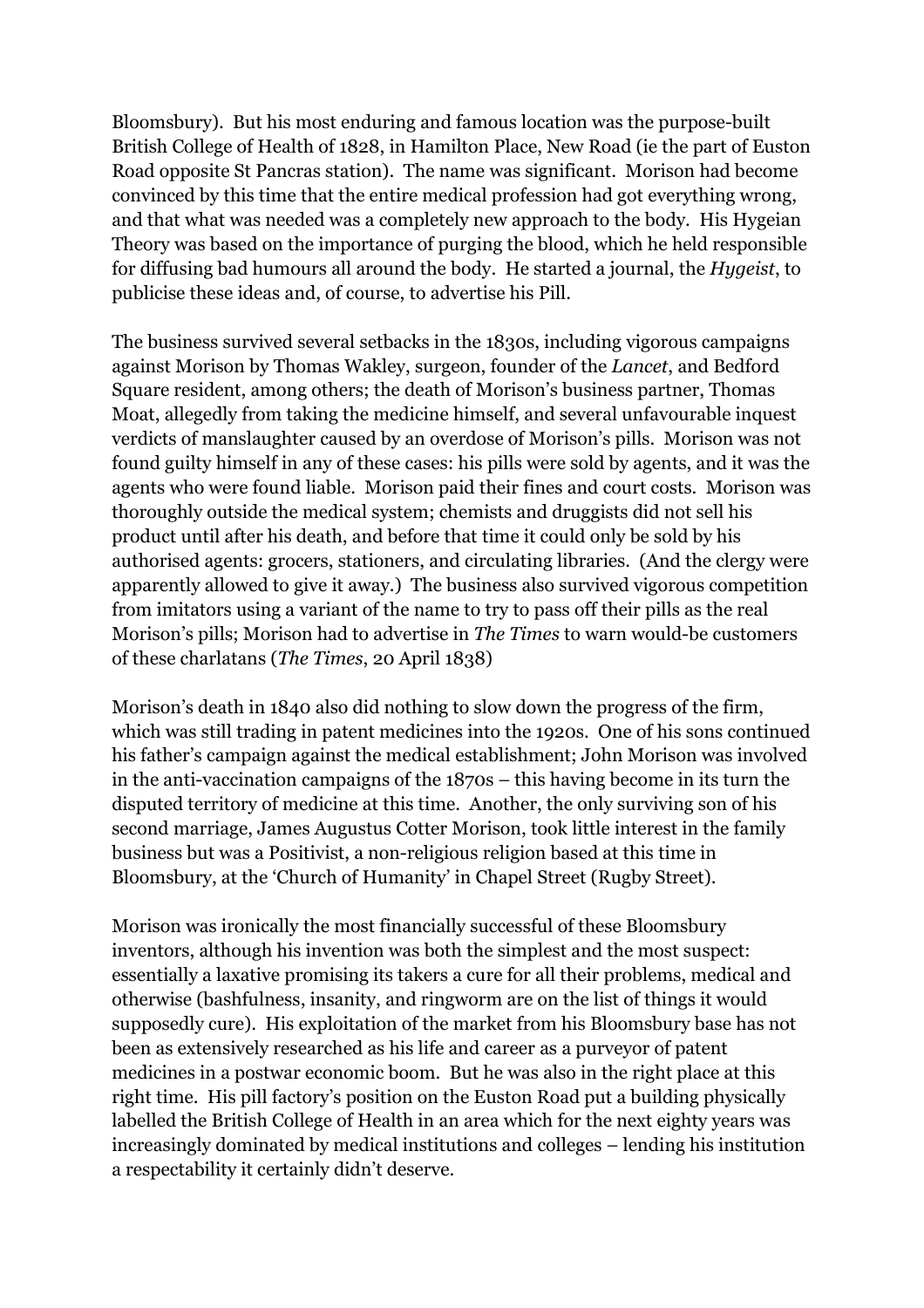James Colmer was a man who also profited from the creative use of his Bloomsbury location. He was a printer, who had been the printer for the Blind Indigent Visiting Society, a charity founded in 1834 by Lord Shaftesbury. There seems to have been some kind of dispute, which ended up in court, when Colmer alleged malaversion of funds by the Blind Indigent Visiting Society. They prosecuted him for libel, along with his brother, William Colmer, who it was said had the same name as the Secretary of the Blind Indigent Visiting Society. The reports in *The Times* are understandably confused. This was in 1879, and at the same time, apparently, James Colmer was running his own charity, the Blind Poor Relief Society, also known as the Indigent Poor Relief Society, from two Bloomsbury addresses, 48 Hunter Street and 253 Gray's Inn Road.

The Charity Organisation Society subsequently carried out an investigation into this "charity", as well as the two other organisations Colmer was apparently running from the same addresses: the London Society for the Employment of Necessitous Gentlewomen, and the Ladies' Printing Press and Home. They decided that these were entirely spurious, and issued a warning to people who received requests for money from them not to send any. In the late nineteenth century, and into the twentieth, the Charity Organisation Society was often the only authoritative source about the legitimacy or otherwise of a charity; archives are full of letters from wouldbe donors, enclosing appeals from various charitable-sounding organisations, and asking whether these are worthy causes or not. Bloomsbury was the perfect camouflage for institutions with plausible-sounding names, as you can see from the index of institutions on our website.

Bloomsbury had more than its fair share of inventors in the nineteenth century, it seems, just as it had an unusually high concentration of educational, medical, charitable, and socially-progressive institutions, and many of them seem to have been based in Great Russell Street and Bloomsbury Square, including Elliott Cresson, of 86 Bloomsbury Square, creator of innovative designs for viaducts and aqueducts for the Pennsylvania Railroad Co, W. Callaghan, of 45 Great Russell Street, creator of an improved deer-stalking telescope, and John Coope Haddan, of 29 Bloomsbury Square, patent agent and civil engineer, who invented various railway carriage improvements and other more military devices relating to projectiles, cannons, and screw propellers.

Two other inventors I would like to mention briefly are were both pioneers in the field of photography. J. H. Dallmeyer, born in Westphalia, founded his company J. H. Dallmeyer Ltd in 1859 at 19 Bloomsbury Street; it stayed there until 1888 (and only went out of business in 1993). He developed lenses which were good enough for astronomical observations and taking photographs of the sun, as well as lenses for use in microscopes (David Stone, entry on J. H. Dallmeyer Ltd, in *Encyclopaedia of Nineteenth-Century Photography*, ed. John Hannay, 2008) And Frederick Scott